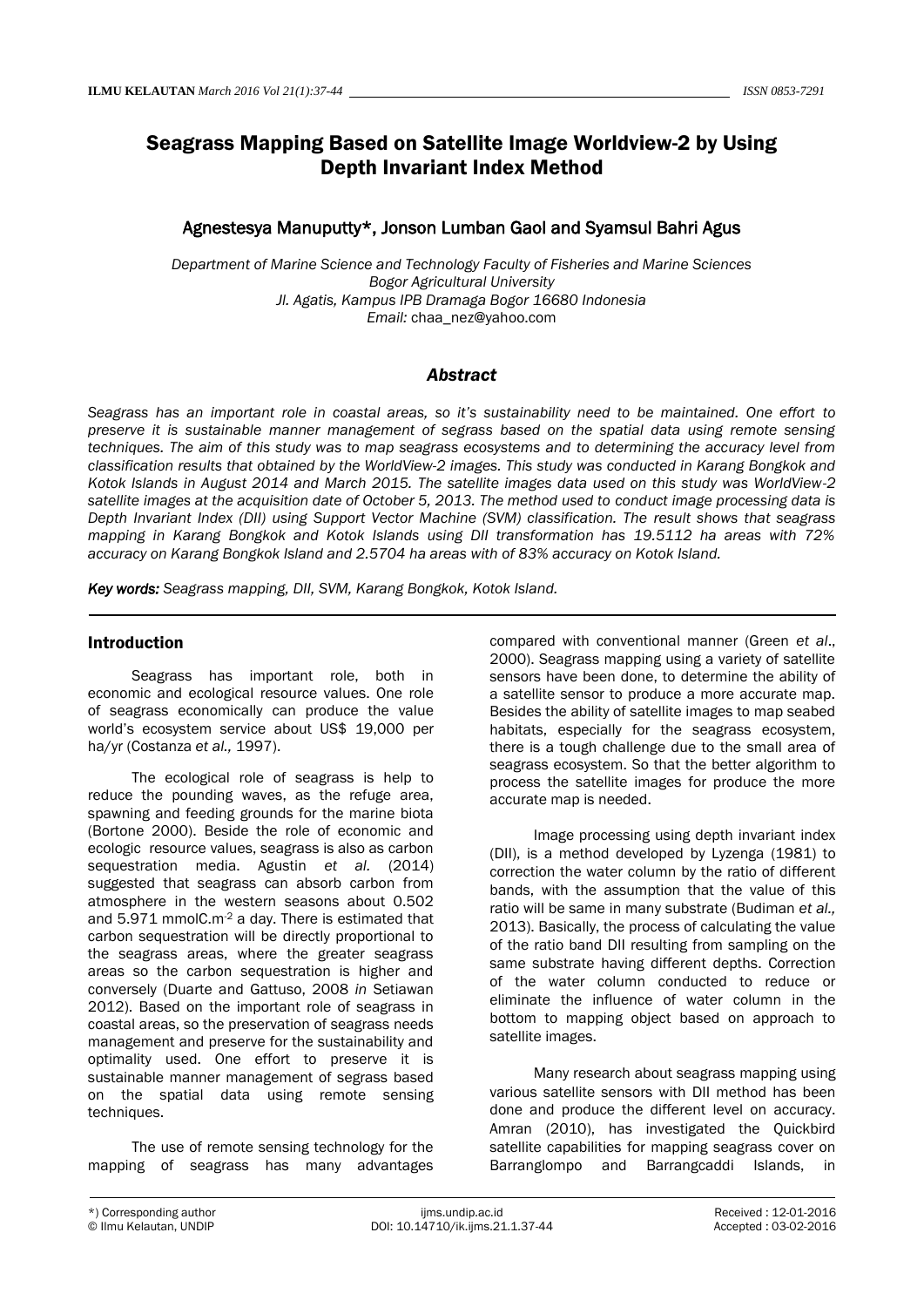Makassar, used DII image enhancement with 75% accuracy. In addition, mapping studies of seagrass ecosystems in the Philippines by WorldView-2 satellite images, using DII with Maximum likelihood classification has 75.54% accuracy (Tamondong *et al*., 2013).

The seagrass mapping research using DII method with algorithm of Support Vector Machine (SVM) classification is still rarely to be done. Information on seagrass classifications with using SVM algorithm is still limited. The SVM algorithm in classification is often used for coral reefs, mangroves mapping and bioinformatics. Therefore, this study aims to map the seagrass ecosystems with DII methods and find how much accuracy of classification using WorldView-2 images in the Karang Bongkok and Kotok Islands.

# Materials and Methods

This research was conducted in Karang Bongkok and Kotok Islands in the National Park of Thousand Islands (Figure 1), in August 2014 and March 2015. The Karang Bongkok and Kotok are the archipelagic islands that has coastal ecosystem. There are the seagrass ecosystem with still in better condition.

The tools used in this study consist of Global Positioning System (GPS) for in situ measurement, transect quadrant, meter, stationery, The guidelines for seagrass identification (Seagrass Watch), underwater camera, snorkel and mask. The processing data tools are used software for processing image data and laptop. The materials used in this study is the satellite WorldView-2 data

that has resolution spatial of 1.8 m and date acquisition is October 5, 2013.

Data seagrass ecosystems retrieval based on compatibility between image resolution and accuracy of GPS. Seagrass component data retrieval was conducted by applying the quadrant transects technique (Roelfsema *et al*., 2008; English *et al*., 1997). The length of observation transect is 30 m that perpendicular and parallel to the coast which the observation in every stations were conducted by 3 times in different locations.

Quadrant size to collect seagrass is 1 x 1 m and divided into 4 segments which 25 cm size each segments placed along the transect line. Observation of the data was conducted using Seagrass Watch methods (McKenzie *et al*., 2003).

#### *Image processing data*

Image processing data WorldView-2 performed with several stages such as geometric correction, radiometric conversion and atmospheric correction, image segmentation and image enhancement. Geometric correction is a process of adjusting position of the satellite image according to the Earth's surface position. Geometric correction on the WorldView-2 was conducted by using the model of rational polynomial coefficient (RPC). Mathematical model RPC is using to define the connection of coordinate each object and space (ɸ, λ, h), where ɸ is the geographic latitude, λ is the geographical longitude and h is the height above the ellipsoid to the coordinates of the image (Line, Sample) (Grodecki and Dial, 2003).



Figure 1. Research Location.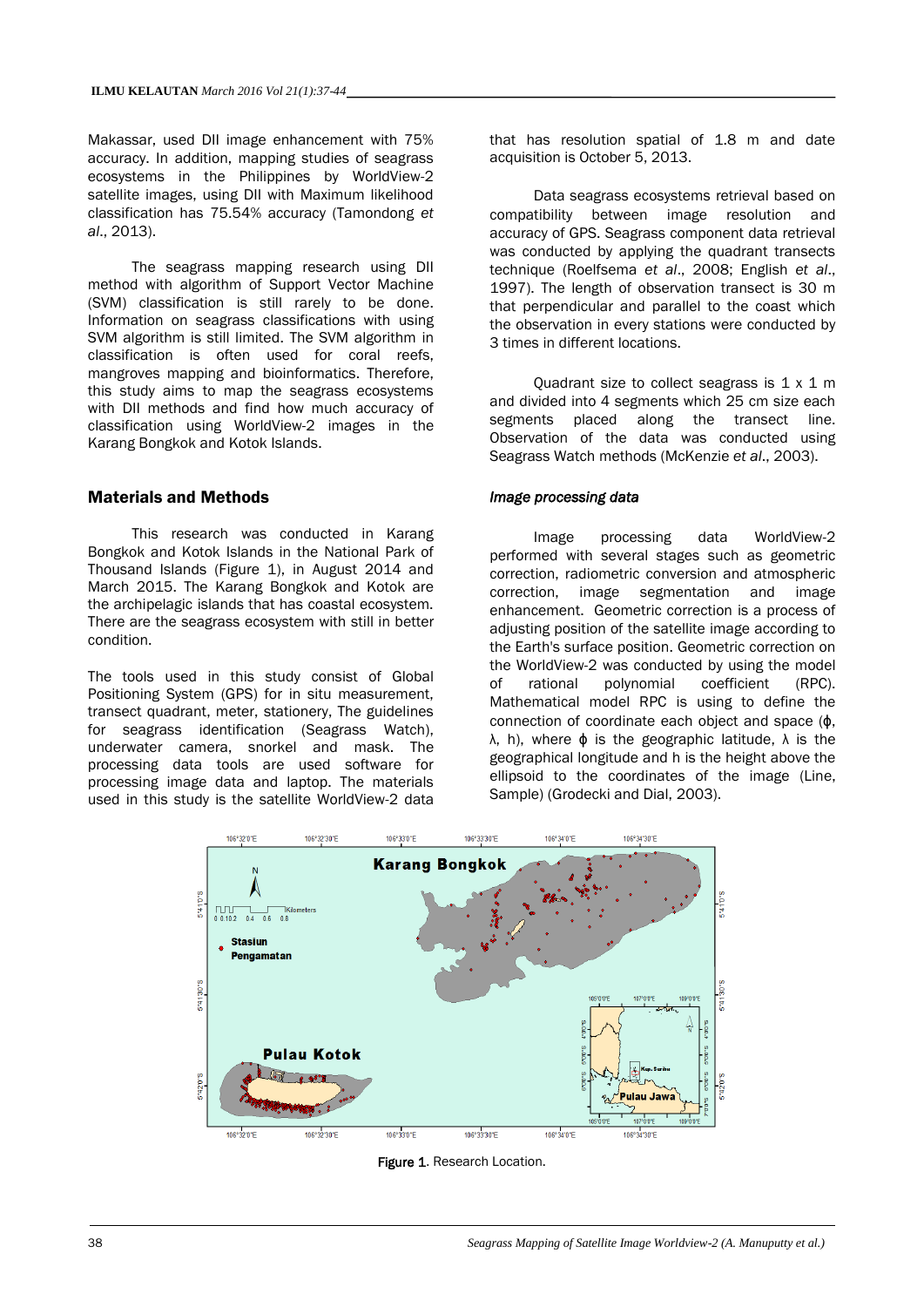Atmospheric correction was conducted to reduce the atmosphere effects to get the surface spectral reflectance from an image. Atmospheric correction is using ATCOR\_2 module (Atmospheric Correction) that utilized MODTRAN 4+ radiation transfer code (Richter, 2004).

Radiometric correction is a repair technique of satellite images to remove atmospheric effect. There is due to effects correction that caused appearance of the earth become no sharp. This correction includes of effects correction that associated with the sensors to enhance contrast of each image pixel. So that the recorded object is easily to interpreted or analyzed to generate data or information that according to the ground turth. (Supriatna and Sukartono 2002). Radiometric correction can be conducted in several stages, the conversion digital number (DN) to satellite radians and radians to reflectance.

Image enhancement used to improve the gray level from an image. Image enhancement process in this study conducted by correction of the water column with using the DII. DII equation is as follows (Lyzenga, 1981):

$$
depth - invariant\ index_{ij} = \ln(L_i) - \left\lfloor \frac{K_i}{K_j} \right\rfloor \ln(L_j) \right\rfloor
$$

$$
K_i/K_j = a + \sqrt{(a^2 + 1)} \quad \text{dan} \quad a = \frac{\sigma_{ii} - \sigma_{jj}}{2\sigma_{ij}}
$$

Where, Li and  $Li =$  reflectance value of the band-I and band-j, Ki/Kj = ratio coeffisient attenuation of the band-i and i,  $\sigma$ ii = Variance of the band i,  $\sigma$ ii = Variance of the band  $j$  and  $j$  ij = Covariance of the band.

Image classification is using SVM algorithm. SVM is a classification techniques to find a vector or line that has functions as the separator of two classes by maximizing the boundaries between the classes. Vapnik and Kotz (1982) explains that the simple concept of SVM is the classification of image pixels by finding the best hyperplane. SVM has functions as a separator of two classes in the space based on the statistical distribution patterns in the region feature class as an input in the classification process. SVM parameter optimization in this study is using a radial basis function (RBF) kernel, to determine the ability of the SVM algorithm for generate the seagrass mapping accuracy. SVM with RBF kernel equation is as follows (Vapnik, 1995):

$$
K(x_i, x_j) = \exp(-y + |x_i - x_j|)^2 \, y > 0
$$

Where,  $\gamma$  is a kernel parameter.  $\gamma$  value on the type of RBF kernel is 0 or 1, if the value of  $\gamma = 0$  then the learning process speed is 1 per dimension features.

The last classification process is accuracy test, where the classification results will be validate with observation data using conversion matrix to show the level accuracy. The accuracy calculation can be conducted by User Accuracy (UA), Producer Accuracy (PA) and Overall Accuracy (OA) calculation (Congalton and Green, 2009).

#### Results and Discussion

#### *Water column correction*

Correction calculations in the water column influenced by the range of the band. This band's range will affect the deep of band that using to detect the water substrate. WorldView-2 has 8 bands that consist of 6 bands for visible light and 2 bands as infrared band. The band was used to correction the water column consists of 6 visible bands with wave length about 400-745 nm and produce 15 pair band to get the ki/kj. The correlation result based on the calculation of kj/ki has the capability to obtained the pair band that can reflect the sand value.

There are 3 pair bands that have higher correlation that are *costal-blue, yellow-red* and *redrededge* pair band (Table 1) that presented on b-plot graphs of logarithm transform for homogeneous base substrate with different depth (Figure 2). The pixel value is not fully given the clear image of basesubstrate type which influenced by some factors such as natural variation of base reflectance, water quality and sensors's characteristic. In this study, the substrate that used to perform the water column correction process was sand, because sand has the higher reflectance compared with the other substrates.

The result showed ki/kj about 0.89-3.21 is the range of ki/kj on the marine waters (Lyzenga, 1981). The greater value ki/kj shows that the identification decreased of the bottom substrate of waters. Variation attenuation coefficient spectral bands depending on the specific type of waters to determination of the image sample. The calculation of ki/kj value in this study indicate that pair band Coastal and blue  $(1/2)$  has wavelength range is larger and value of ki/kj has smaller than other pair bands. That is because that coastal-blue wavelengths more reflected in the waters of the absorbed, so the object is located on the substrate can be detected. The greater ranges of the wavelength pairs band than the value of the ki/kj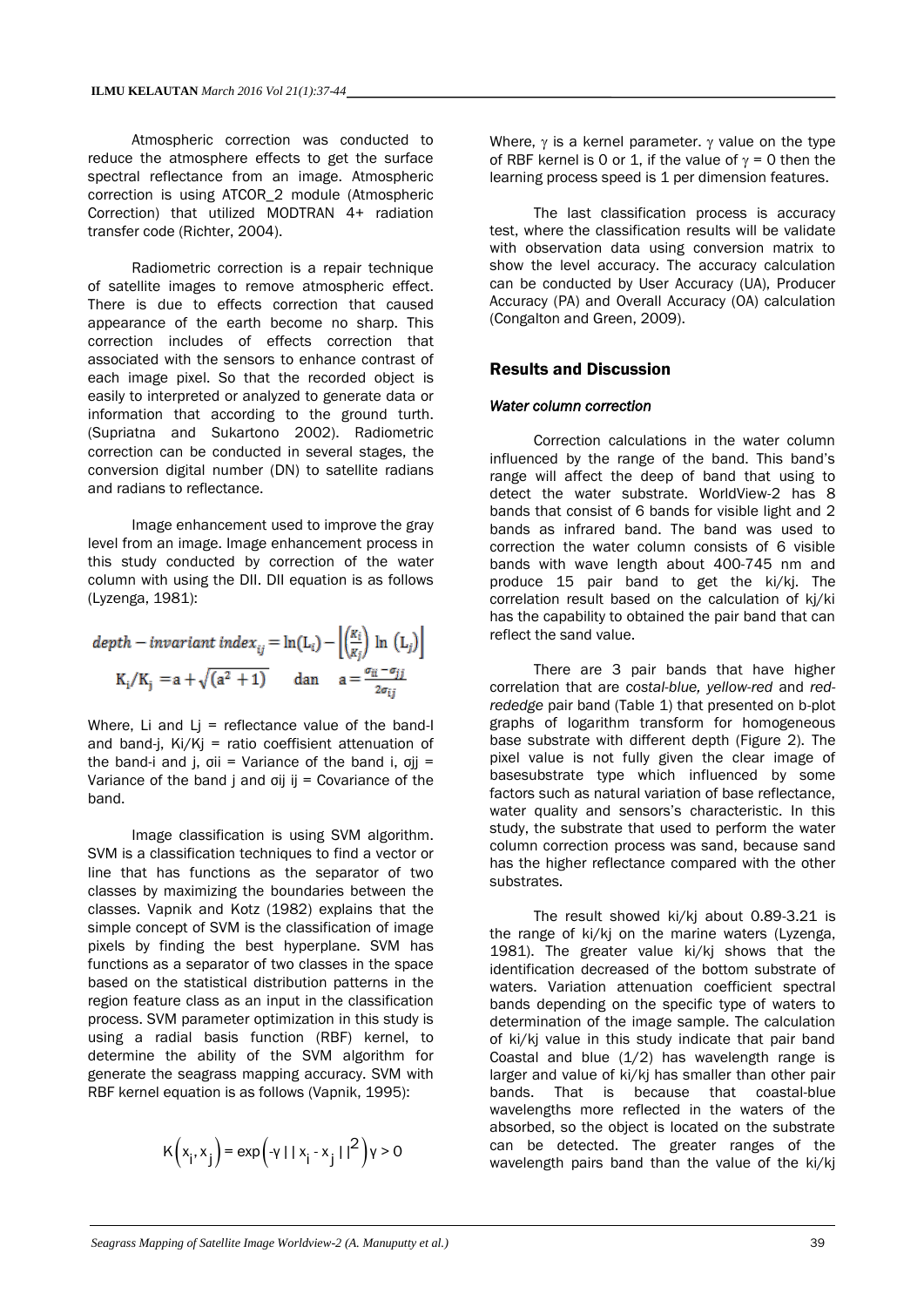

Figure 2. Biplot logarithmic transformation bands on the WorldView-2 in Karang Bongkok (a) and Kotok Island (b).

ratio getting smaller, which means that the ability to identify bottom sea types getting better (Wahiddin, 2015). Green *et al.,* 2000 recommends if the satellite images has multiple bands with the good penetration properties into the water therefore, the whole DII band should be used for the classification process.The results of ki/kj value was obtained, then

the correction of the water column was conducted to determine the effect of sampling on waters column with the same type of substrate. Water column correction aims to get a new images by merge two bands on visible band, which can penetrate into the column waters to the certain depth, so it can be used to identify the bottom object.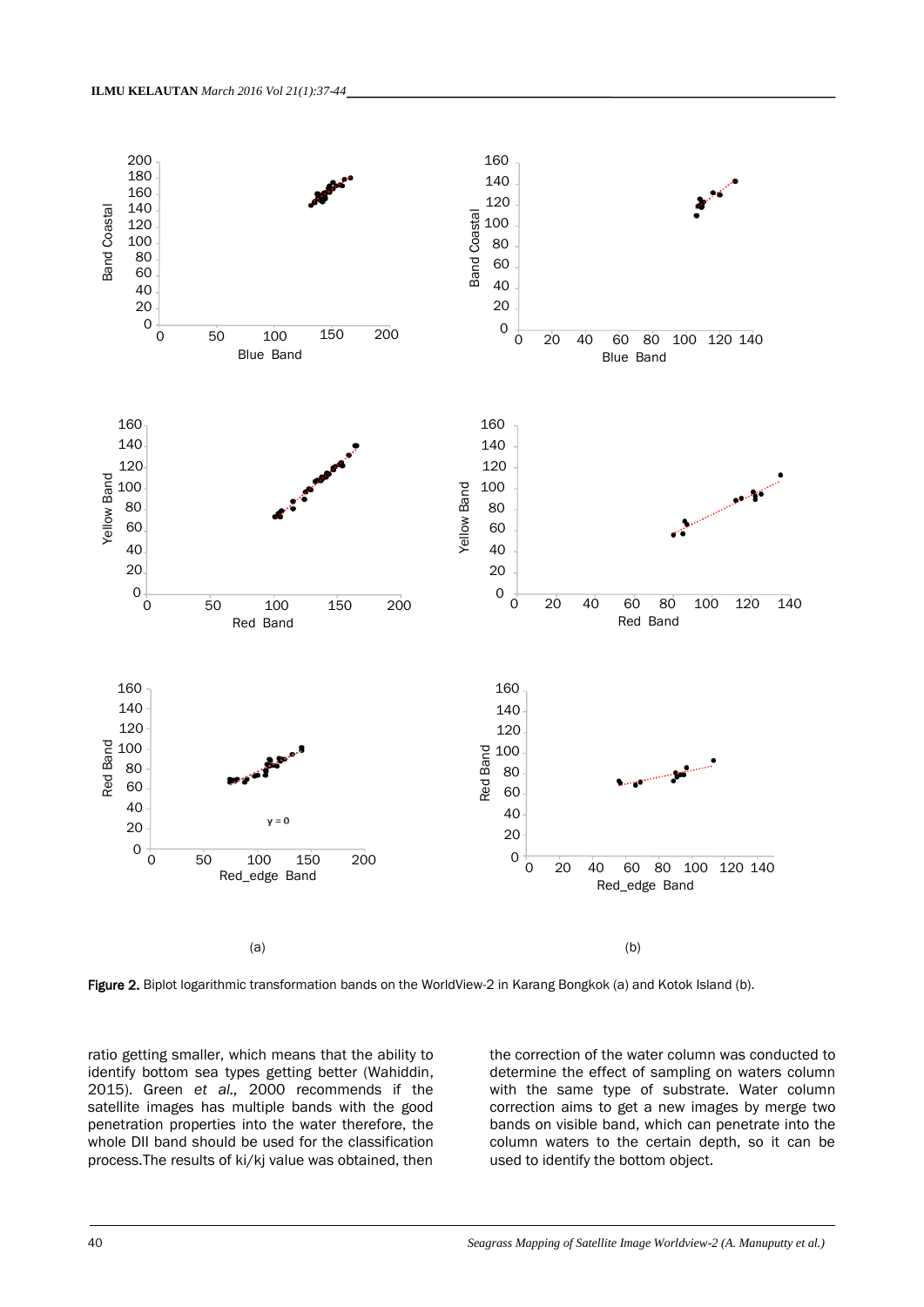Table 1. Kj/Ki and pair band correlation.

|                      | Ki/Ki                    |                 |  |
|----------------------|--------------------------|-----------------|--|
| Pair band            | Karang Bongkok<br>Island | Kotok<br>Island |  |
| Coastal-Blue $(1/2)$ | 0.89                     | 0.59            |  |
| Yellow-Red (4/5)     | 0.91                     | 0.71            |  |
| Red-RedEdge          | 3.21                     | 2.79            |  |

#### *Seagrass classification*

Seagrass habitat classification that using SVM algorithm with RBF kernel in Karang Bongkok and Kotok Island was presented in Figure 3. Seagrass classification habitat on DII image transformation was able to identify the class of seagrass substrate such as rubble, coral, lagoon, sand, sand mixed seagrass and sand mixed rubble with the varying of mapping result.



(b)

 $0$  0.05 0.1

 $0.2$  $0.3$  $04$ 

Figure 3. Map of thematic seagrass with some class of benthic composite, from the results of the classification SVM algorithm on the DII image transformation of Karang Bongkok (a) and Kotok Island (b).

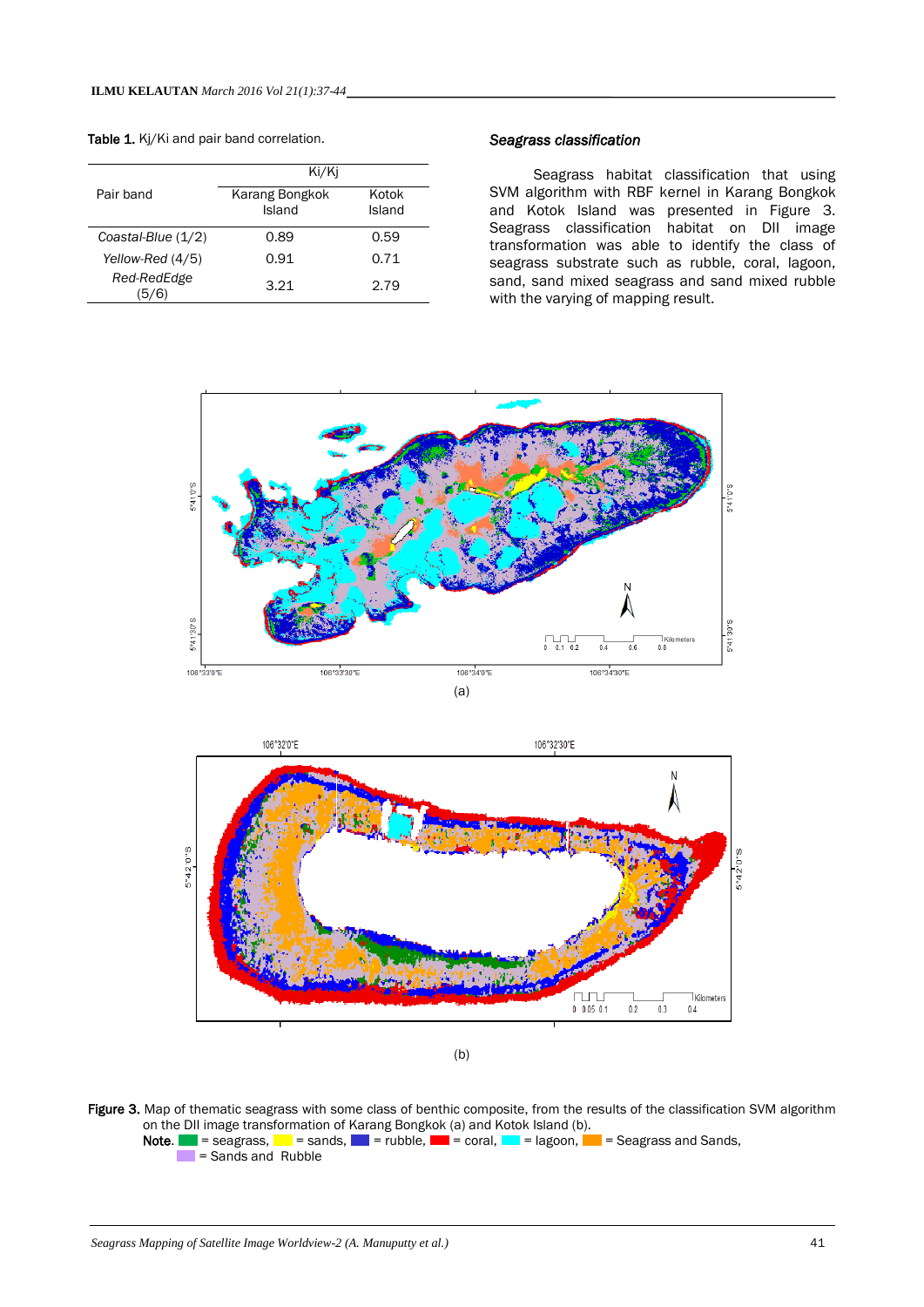

(b)

Figure 4. Map of the classification results of seagrass with using SVM algorithm on DII image transformation of in Karang Bongkok (a) and Kotok Island (b).

**Note.**  $\curvearrowright$  = Coastline,  $\blacksquare$  = Seagrass,  $\square$  = Non Seagrass

Table 2. Results of seagrass mapping accuracy on several classes of benthic habitat composite

| Location              | PA   | UA   | <b>OA</b> |
|-----------------------|------|------|-----------|
| Karang Bongkok Island |      |      |           |
| Coral reef            | 17%  | 100% |           |
| Lagoon                | 100% | 63%  |           |
| <b>Segrass</b>        | 73%  | 96%  | 72.38%    |
| Sand                  | 80%  | 100% |           |
| Sand mix Seagrass     | 100% | 100% |           |
| Sand mix Rubble       | 100% | 50%  |           |
| Rubble                | 57%  | 35%  |           |
| Kotok Island          |      |      |           |
| Coral reef            | 87%  | 81%  |           |
| Lagoon                | 100% | 100% |           |
| <b>Segrass</b>        | 72%  | 100% |           |
| Sand                  | 100% | 10%  | 83%       |
| Sand mix Seagrass     | 95%  | 100% |           |
| Sand mix Rubble       | 100% | 50%  |           |
| Rubble                | 100% | 64%  |           |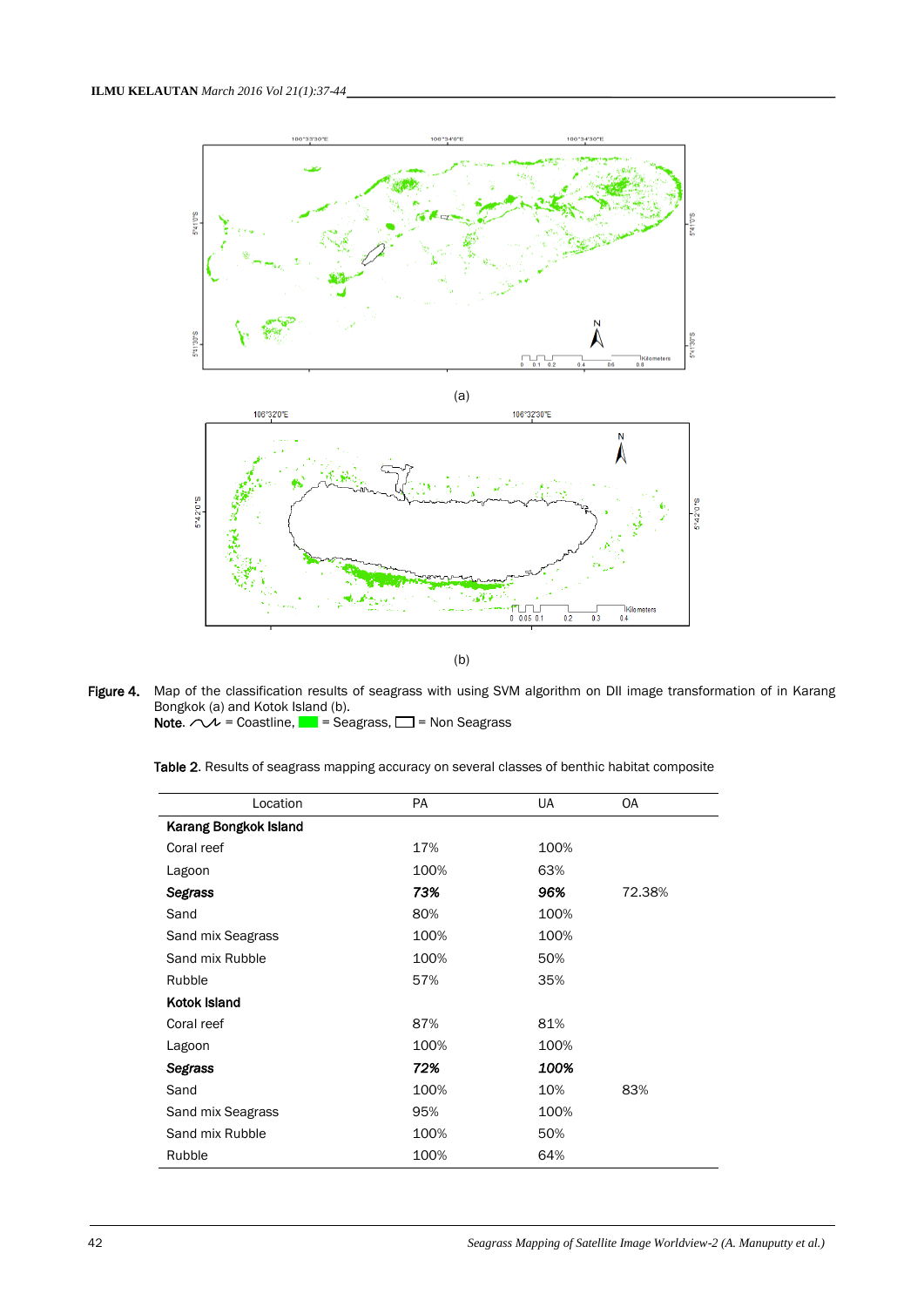Seagrass classification by SVM algorithm with RBF kernel type in the DII image transformation produce an area of 19.5112 ha (Karang Bongkok) and 2.5704 ha (Kotok Island) (Figure 4).

Candace and Dixon (2004) apply the statistical calculations SVM and analysis neural network (ANN) on classification of land cover with using Landsat 5 TM in DeSoto Country Florida with 7 classes of covery showed that, SVM has good ability on the number of training small samples compared to ANN. Theret is because SVM algorithm can directly interpret the colors of pixels as a vector which has a good classification capability (Mehta *et al.,* 2007; Wahiddin 2015). Classification results with using SVM algorithm in remote sensing, has a good ability to classify data by a small amount and yield good accuracy compared to classification by traditional techniques (Mountrakis *et al*., 2011).

Overall the classification results with images WorldView 2 in this study has a good accuracy. Based on the data survey that has collected, it can be determined the overall accuracy (OA), producer accuracy (PA) and user accuracy (UA). The accuracy of the classification results are presented in Table 2.

## **Conclusion**

This study results concluded that, the seagrass in Karang Bongkok Island and Kotok Island can be detected well and have the high level of accuracy using DII method. The seagrass area in Karang Bongkok Island is 19.5112 ha and in Kotok Island 2.5704 ha.

# References

- Agustin, R. 2014. Kontribusi Lamun dalam Regulasi Karbon dan Stabilisasi Ekosistem. *Disertasi.* Bogor Agricultural University. Bogor. 116 pp.
- Amran MA. 2010. Estimation of Seagrass Coverage by Depth Invariant Indices on Quickbird Imagery. Biotropia. 17(1) : 42-50
- Bortone, S.A, 2000. Seagrass: Monitoring, ecology. physiology and management. CRC press.
- Budhiman, S., Winarso, G., & Asriningrum, W. 2013. Pengaruh Pengambilan Training Sample Substrat Dasar Berbeda pada Koreksi Kolom Air Menggunakan Data Penginderaan Jauh. *J. Penginderaan Jauh*. (2): 83-91
- Candade, N. & Dixon, B. 2004. Multispectral Classification of Landsat Images: A Comparison

of Support Vector Machine and Neural Network Classifiers. In: Hoffer R, Lane BE, editor. *ASPRS Annual Conference Proceedings,* Denver, Colorado. P. doi: 10.1.1.456.2338\_2

- Congalton, R. G. & Green, K. 2009. Assesing the Accuracy of Remotely Sensed Data. Principles and Practices. 2th Edition. New York: CRC Press Taylor and Francis Group. doi: 10.1016/j.jag. 2009.07.002
- Costanza, R., D'Arge, R., De Groot, R., Farber, S., Grasso, M., Hannon, B., Limburg, K., Naeem, S., O'Neill, R.V., Paruelo,J., Graskin,R.G., Sutton, P., & Belt, M. 1997. The Value of the World's Ecosystem Service and Natural Capital. *Nature.*  387:253-260.
- English S, Wilkinson C & Baker V. 1997. Survey Manual for Tropical Marine Resources. Australia: Mc Graw Publication.
- Green, E. P, Mumby, P.J., Edwards, A.J. & Clark C.D. 2000. Remote sensing handbook for tropical coastal management. Paris: UNESCO. ISBN 92- 3-103736-6
- Grodecki, J. & Dial, G. 2003. Block adjustment of high-resolution satellite images described by Rational Polynomials. *Photogramm Eng. Remote Sens*. 69(1):59-68. doi: 10.14358/PE RS.69.1.59
- Lyzenga, D.R., 1981. Passive Remote-Sensing Techniques for Mapping Water Depth and Bottom Features. *Applied Optics*. 17:379-383. doi: [10.1364/AO.17.000379](http://dx.doi.org/10.1364/AO.17.000379)
- McKenzie, Campbell S.J. & Roder C.A. 2003. Seagrasswatch: Manual for mapping & monitring seagrass resources by community (citizen) volunteers 2sd edition. The state of Queensland, Department of Primary Industries, CRC Reef. Queensland. pp 104. ISBN:0- 9579741
- Mehta, A., Ribeiro, E., Gilner, J. & Woesik, R.V. 2007. Coral Reef Texture Classification Using Support Vector Machine. In: Braz J, Ranchordas A, Araújo HJ, Madeiras Pereira J, editor. *International Conference VISIGRAPP* 2007, Barcelona (SP), Spriger. P
- Mountrakis, G., Lm, J. & Ogole, C. 2011. Support vector machines in remote sensing: A review. *ISPRS J. Photogramm*. 66(3):247-259. doi: 10. 1016/j.isprsjprs.2010.11.001
- Ritcher. 2004. ATCOR: Atmospheric and Topographic Correction. DLR. Remote Sensing Data Center. German: German Aerospace Center.